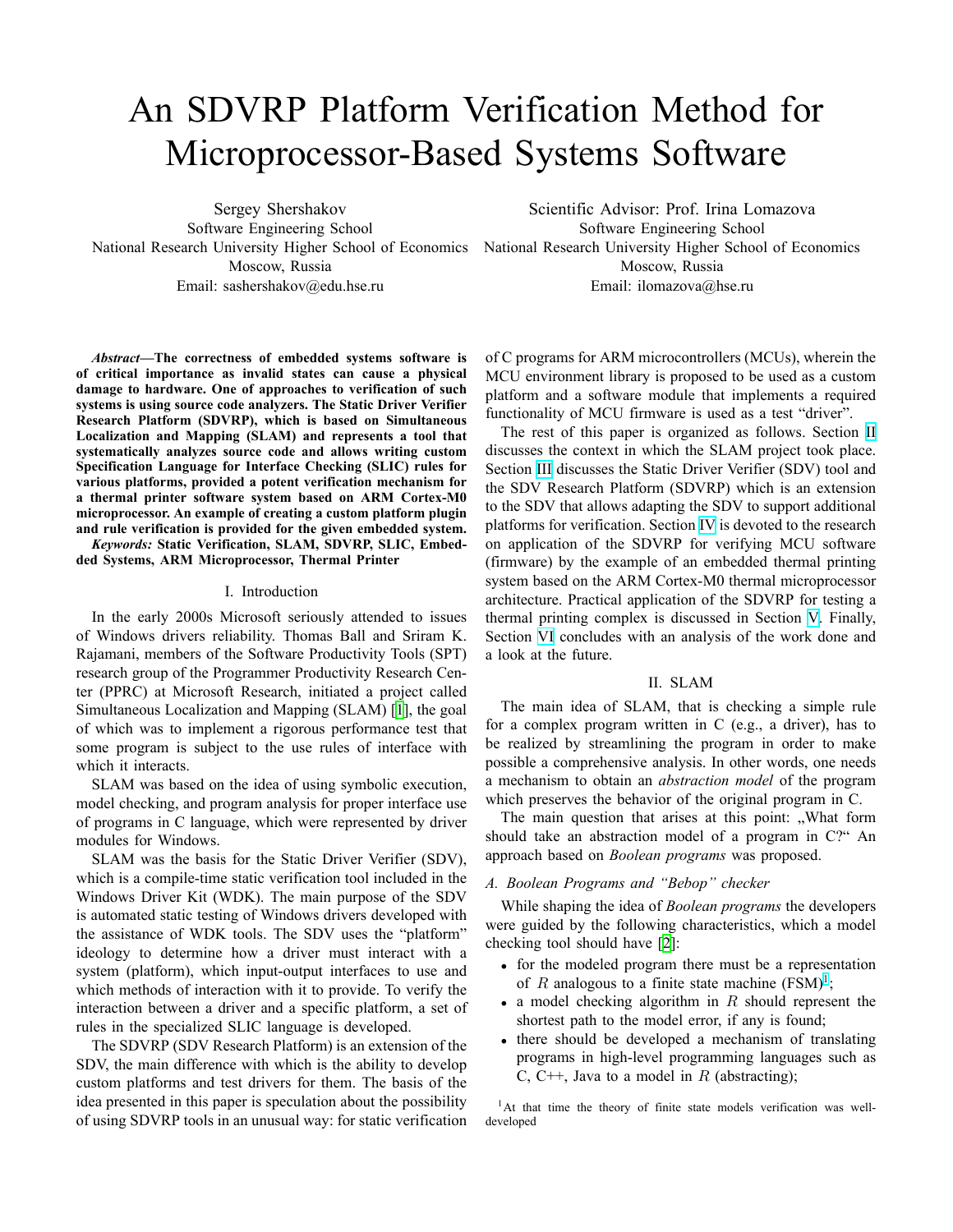- *•* a specific model *r* in *R* can be refined to a model *r′* in *R* and proved correct;
- *•* the algorithms for model validation in *R* should support modularity and abstract constraints existing in the original program.

As a result, there has been developed an ideology of Boolean programs that have control structures common in imperative languages (such as C) and in which the only data type of all variables is Boolean. The Boolean programs contain procedures with parameters called by value, recursion, and control nondeterminism in a restricted form[[3\]](#page-5-3).

The Boolean programs are of interest for the following reasons.

- 1) The amount of memory (number of data cells), which the Boolean program operates, is finite (and even more so due to the limitation of the actual computing power), so the problem of accessibility and termination, that does not have a general solution, is soluble for Boolean programs (it is noted that the Boolean programs are equivalent in power to push-down memory automata generating context-free grammar).
- 2) Once the control structures of a Boolean program are similar to those of programs written in C, the Boolean programs are obvious candidates for testing programs with similar structures.
- 3) A Boolean program can be regarded as an abstract representation of a C program with available explicit correspondence between the data and control, and Boolean variables may represent some predicates on a generally unrestricted state of the C program.

To test Boolean program models a special model checker *Bebop* was developed. Formally, given a Boolean program *B* and an expression *s* in *B*, Bebop determines whether *s* is accessible in *B*. In other words, *s* is accessible in *B* if there exists an initial state of the program (as defined by its Boolean variables) such that starting execution of the program from this state, *s* will eventually be fulfilled. If the expression *s* is accessible, the shortest route to *s* is built.

## *B. Automatic Predicate Abstraction of C Programs*

As noted earlier, the Boolean programs in their control structures are similar to programs in C. One of the main criteria considered in the development of Boolean program principles was the possibility of getting a model of a real C program in the form of its Boolean equivalent.

One of the most promising approaches which allows getting a Boolean model out of an original C program automatically was the principle of *predicate abstraction*, which consists in the following: the specific states of the system (source program) are mapped onto an abstract state in accordance with their assessment on a finite set of predicates.

In the continuation of the SLAM project there was developed a tool called *C2BP*, which performs such an operation [\[4](#page-5-4)]. Given a C program *P*, a set of predicates *E*, which are usual expressions in C without calling functions, *C2BP* automatically creates a Boolean program *BP*(*P, E*), which is an abstract model of the program *P*. The Boolean program has the same control structure as the original program *P* but contains only *|E|*-Boolean variables, each of which has its own representation in the set of predicates *E*.

For example, suppose there is a predicate  $(x < y)$  in a set *E*, where *x* and *y* are integer variables of a program *P*. Then there is a Boolean variable in a corresponding program *BP*(*P, E*) such that if it is true at some point *p* of the Boolean program, it means that at this very point *p* of the original program *P* the predicate  $(x < y)$  is estimated the true way.

For each expression *s* of the program *P C2BP* automatically creates a corresponding Boolean transfer function, which displays the effect of expression *s* on the predicates of *E*. The resulting Boolean program is to be evaluated by Bebop utility considered earlier.

# <span id="page-1-0"></span>III. Static Driver Verifier (SDV) and Static Driver Verifier Research Platform (SDVRP)

The SLAM analyzing mechanism became a core part of a new tool *Static Driver Verifier* (SDV), the main purpose of which is a systematic analysis of the source code for Windows drivers with the view of compliance with the set of rules defining how the drivers have to interact with the OS kernel [\[1](#page-5-0)].

## *A. Interface Temporal Safety Properties and Their Validation*

An interface has a number of temporal safety properties which have to be respected by a program that uses the former; checking this is among the goals set by SDVRP developers. Safety means here that nothing abnormal occurs to the program. For instance, safety for a lock may signify that it has to be released only when it has been acquired [\[5](#page-5-5)]. Once a certain program has been attributed a safety property to comply with, it makes sense to verify the code does respect it, and if it does not, then to locate an execution path demonstrating how the program would break it.

The user does not have to supply abstractions or annotations (invariants) in order to validate or invalidate system software safety properties with the help of model checking. This implies that model checking is used for automatic computing of fixpoints over a C code abstraction expressed by a Boolean program. One constructs a proper abstraction in two steps: first, one gets an initial abstraction from the property that has to be validated, and then an automatic refinement algorithm is applied to refine the abstraction.

# *B. Specification Language for Interface Checking (SLIC)*

There is a number of ways of how reliability of an APIsbased software system can be hindered: an API may not be correctly executed by an implementation *L* or the API may be treated wrongly by a client *P* [\[6](#page-5-6)]. Usually, only the API's documentation contains a set of requirements imposed on the client as well as on the implementer.

For specifying temporal safety properties of C language APIs a special low-level specification language *SLIC* was introduced to the SLAM project.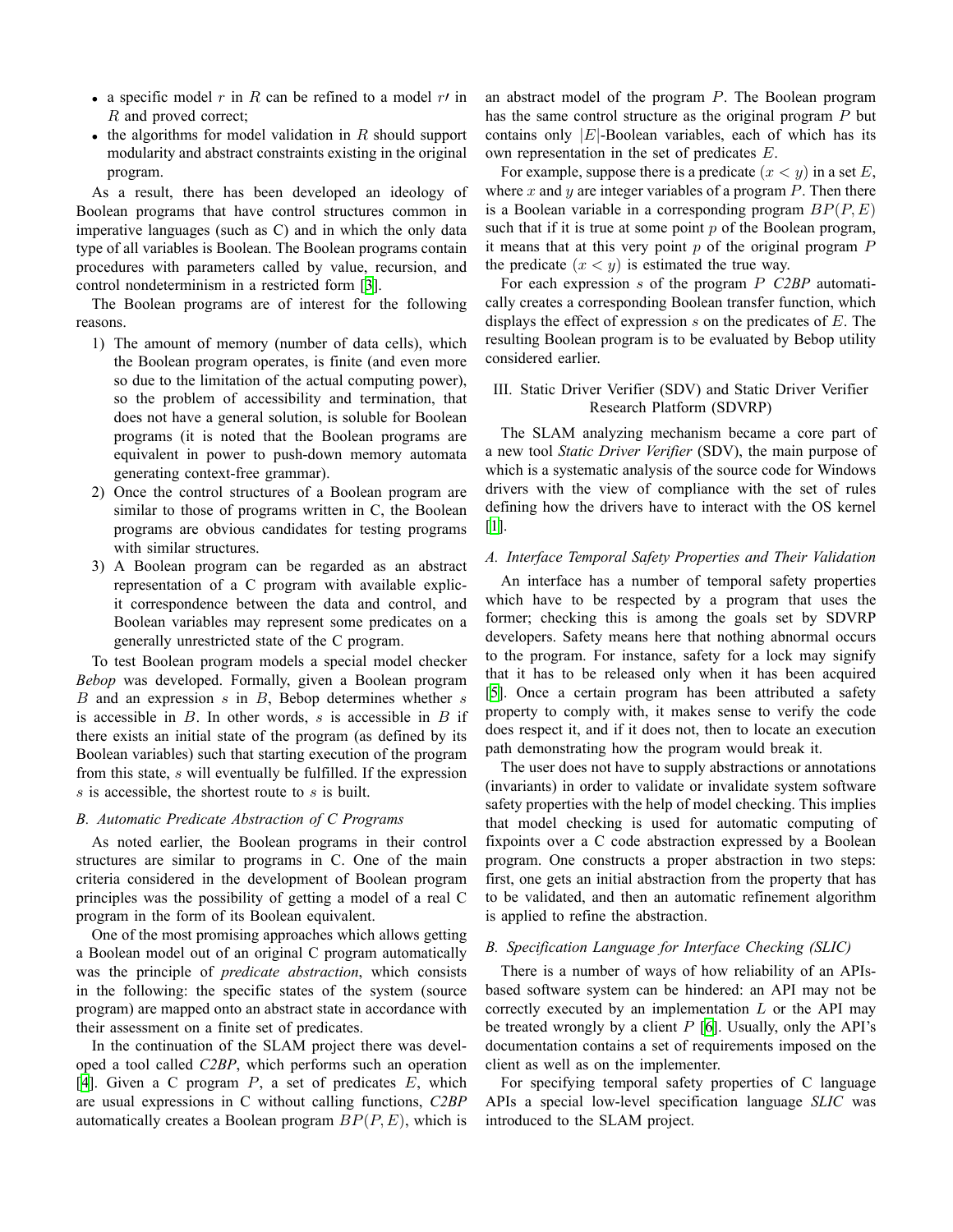Suppose a state machine defined by a SLIC specification *S* monitors the behavior of a sequential composition *P||L* of two programs *P* and *L* which happens at the API's procedural interface. This finite state automaton discards definite sequences of interface states of *P||L* if the API is not properly implemented by *L* or *P* uses incorrectly the *L*-implemented API.

A SLIC *product construction Q′* has an important property: it is such a product of a program  $Q = P||L$  combined with the specification *S* that if and only if *Q* satisfies the specification *S*, a unique label (SLIC\_ERROR) is not reachable in *Q′*.

# *C. Static Driver Verifier (SDV)*

The SLAM tools enable verifying system software temporal safety properties completely automatically. Breakdowns are listed by the SLAM tools as paths over the program *P*. It automatically refines the abstraction by using the spurious error paths found.

The Static Driver Verifier (SDV), a tool that systematically analyzes the source code of Windows device drivers for compliance with the rules defining what it is to properly interact with the Windows operating system kernel, is essentially based on the SLAM analysis engine [\[1](#page-5-0)].

It contains, besides the SLAM engine, other constituents:

- a model of the Windows kernel and other drivers, called the *Environment Model* (Fig. [1\)](#page-3-0);
- a large number of rules for the Windows Driver Model;
- *•* scripts to build a driver and configure the SDV with driver specific information;
- a graphical user interface (GUI) to summarize the results of running the SDV and to show error traces in the source code of the driver.

The most important component of the SDV is the *Platform Model*, which represents an abstraction of the Platform.

The Platform Model includes three components (Fig. [2](#page-3-1)):

- *•* a Platform Manager Model responsible for exercising the module by calling the module's entry points. It is in a way the entry point (main routine) of the system. For WDM drivers this is the Windows IO Manager;
- a set of Platform API Models that the module can use for completing requests from the Platform Manager. The APIs normally contain functionality to access the underlying hardware. In Windows this is the Windows Device Driver Interfaces (DDIs), consisting of hardware abstraction layer, APIs for controlling execution (locks, queues, etc.) and APIs for accessing resources such as memory;
- *•* a Platform Model Infrastructure, which contains shared header files, common functions and states for the Platform Manager Model and the Platform API Models.

# *D. Static Driver Verifier Research Platform (SDVRP)*

The SDV Research Platform (SDVRP) is an extension to the SDV that allows adapting the SDV to support additional platforms and writing custom SLIC rules for this platform [\[7](#page-5-7)]. Typically, driver platforms are the platforms one would adapt the SDV to verify, but it can also be any other module embedded to an OS or an application. If additional settings are made, one can use the SDV to check that API or protocol clients comply with the protocol/API specification.

# <span id="page-2-0"></span>IV. Background of using the SDVRP for verification of MCU software

A methodology for applying the SDVRP to verify embedded software systems based on an ARM Cortex-M0 microprocessor is hereinafter under consideration. This system is part of a hardware-software complex which performs the function of printing on heat-sensitive tape (thermal printing).

The correctness of this software is of particular importance in the sense that there are states of the program which can cause physical damage to hardware; exposing the program to such conditions is therefore unacceptable. For example, an incorrect sequence of pulses in the windings of the stepping motor can lead to mechanical jamming of the shaft, and an incorrect circuitry of the thermocouples can make them burn out and even make the print substrate go up in flames, which can lead to material damage and personal injury.

In light of these problems, the microprocessor firmware verification is important. This paper reflects the results of research on the use of SDVRP tools (positioned by the developers primarily as a tool for Windows drivers troubleshooting) for static verification of microprocessor firmware.

The key features allowing the use of the SDVRP for these purposes are considered as follows.

#### *A. Source code language*

The ARMs are RISC-microprocessors<sup>[2](#page-2-1)</sup>. The MCU's instruction set is implemented in ARM assembler, which is the main programming language. At the same time, there are highperformance optimizing compilers for high-level languages C and C++, and the share of MCU programs developed in these languages increases every day, which is primarily due to an increase in MCU hardware resources.

The best is to use a C language compiler, which allows obtaining an equally efficient code, as if it were written in assembler. This allows, on the one hand, to use it in timecritical applications (which include the majority of embedded applications, including those for ARM MCUs), on the other hand, to use the entire power and convenience of a high-level programming language.

As it was shown in section [II](#page-0-0), SLAM, which underlies the SDVRP, allows automatically receiving predicate abstractions exactly for programs written in C.

It should be noted that the SDV imposes some restrictions on the code of the programs written in C which do not affect the expressive properties of the language but eliminate various tricky ambiguities. In C programs for microprocessorbased systems (in particular, those for C-to-ARM assembler compiler) an ANSI C superset with some additional constructs is used. Basically these are additional type identifiers and

<span id="page-2-1"></span><sup>2</sup>Restricted (Reduced) Instruction Set Computer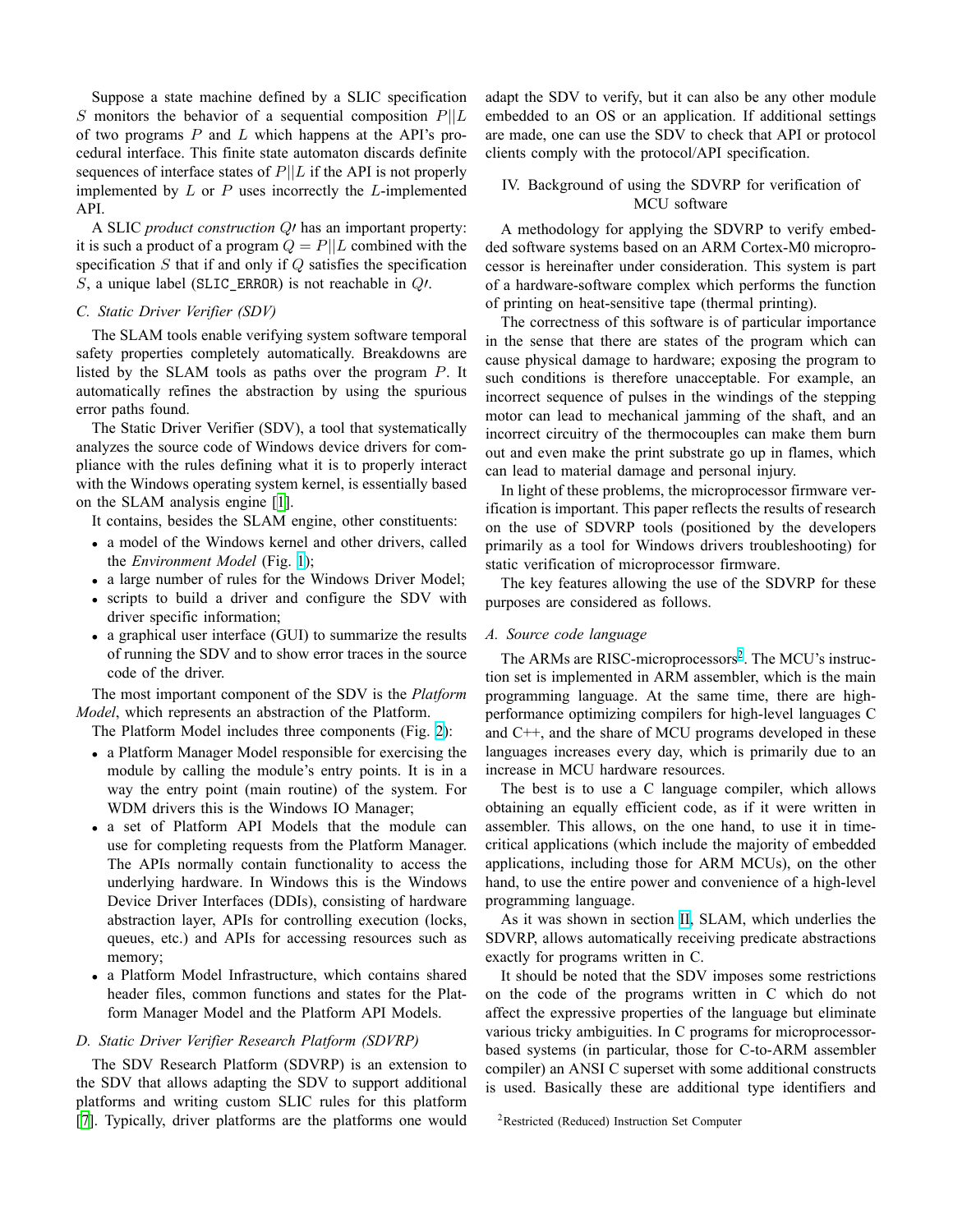<span id="page-3-0"></span>

Figure 1: A Module and an Environment Which Are Substituted by an Environment Model and SLIC Rules

<span id="page-3-1"></span>

Figure 2: A Module and the Components of a Platform Model

keywords that govern the choice of memory to store the data. In order for the SDV to treat such input programs, the following workaround is proposed: to express such constructions in lexically similar directives of the C preprocessor, which are processed in due course while being compiled but ignored as irrelevant during verification.

The undoubted advantage is also the fact that the software library (the BSP library) for support of MP NUC140 (the ARM CMSIS for the kernel and Nuvoton Platform for the peripherals blocks) comes with the source code in two versions: in assembler and in C. The BSP library (refer to

<span id="page-3-2"></span>

Figure 3: Thermal Printer Software Chart

Fig. [2\)](#page-3-1) corresponds to the Device Driver Interface Model in the diagram Fig. [1](#page-3-0).

# *B. Modular structure of the program*

Each of the units of the thermal head constituting the thermal printer has its own specific control which defines the rules for its programming: structures used, initialization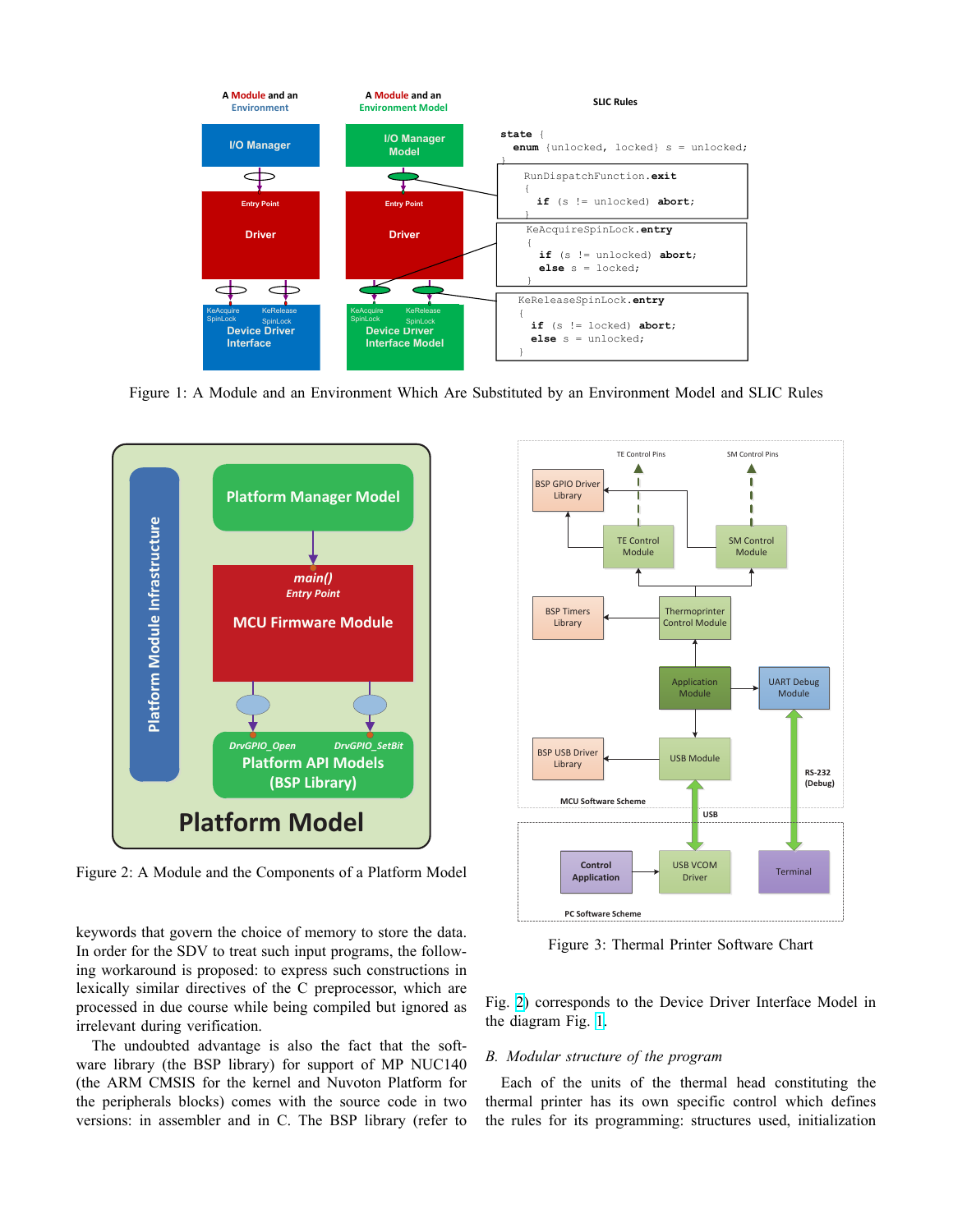algorithms, etc (refer to Section[V\)](#page-4-0). Each such unit has its own programming model expressed as a *function module*, which can be represented for clarity's sake as a separate translation unit — source file .c (and a corresponding header file .h).

The SDV verifies that a *module* interacts correctly with a *platform*. The platform is essentially a set of APIs, or a library. In this case the BSP library serves as a platform architecture and an ARM microprocessor.

The functional purpose and specificity of control of each unit is also a good source for developing SLIC rules which describe its specification. Formulation of SLIC rules that are specific for each module (and corresponding units) belongs is one of the main current tasks.

# *C. A look at the system as a whole*

Another source for SLIC rules are BSP library program modules used jointly by several units/modules of programs to verify. An example of such a module is General Purpose Input-Output (GPIO) — routines to control the status of input-output pins for general purpose.

In general, access to shared resources is quite common while developing microprocessor-based software, which provides an opportunity for research on formulation of rules that control the correctness of such operations. The sequence of test calls is injected into the module under verification by an element called *harness*.

Positioned as an important property of the SDV is the fact that verification (while executing preliminary procedures such as writing SLIC rules, designing harness, etc.) is carried out automatically when building a driver project. Similarly, it is possible to use the SDVRP as an external batch process that is run by an IDE (e.g., Keil or IAR) while building the project. In addition, for translation of programs one can use compiler tools of these IDEs in conjunction with Eclipse, known for its scalable modular structure. This allows developing a special plug-in that performs verification on the basis of SDVRP modules controlled from Eclipse (this is a subject of future work).

Futher, a practical application of the SDVRP for testing a thermal complex is considered.

# V. Device Software Verification: Study Case

<span id="page-4-0"></span>The hardware-software complex considered previously (Fig. [3\)](#page-3-2) includes:

- *•* a Fujitsu-Siemens FTP-628MCL054 *thermal head*, which is a complete plug-in thermal printer module with physical layer interfaces to control of a stepping motor (SM), which feeds print substrate, and of low-inertia heating elements (TE) engaged in short-cycle heating-cooling in the printing zone (refer to the specification [\[8](#page-5-8)]);
- *•* an *interface card* a printed circuit board which was specially designed for this project and carries out conversion of control signal interfaces to physical interfaces of SM and TE control; the card also contains the necessary circuitry to support the functions of a comparator for paper detector and an ADC for the thermal sensor;
- *•* a NU-LB\_002 *debug board* an evaluation board for developers of systems based on Nuvoton NUC140 microcontrollers, which provides physical access to the microcontroller's GPIO, CMP, ADC interfaces used to control the thermal head through the interface card;
- *•* a *personal computer* (PC) which connects to the debug board via USB interface; another (special) interface is used for programming the microcontroller's USB ICE; debugging information from the MCU connected to the debug board is obtained via RS-232 interface.

The thermal head consists of the following functional units (refer to [\[8](#page-5-8)]):

- *•* stepping motor;
- *•* thermal head;
- *•* thermal head temperature detector (thermistor);
- paper detector mark detector (photo interrupter);
- *•* platen release (platen open switch).

These units are controlled independently from each other through the formation of a sequence of analog-digital signals and analysis of responses received. In most cases, to perform functionally complete operations of the head (such as printing, feeding tape, etc.) coordinated participation of several units (e.g., the thermocouples and the stepping motor) is required. Control, coordination and analysis of the current state of the thermal head and the supporting elements (parts of the interface card) is carried out using the software (firmware) recorded in volatile memory of the MCU (flash memory).

A following problem of MC software correctness is considered below. Nu140-family MCU has a large number of pins, which can be used by the developer to control a device based on this MCU. These include the so-called GPIO pins (grouped in a few ports), which have various types of circuit implementation, depending on the task. Modern circuitry allows selecting an operation mode of each pin at the software level, by setting a value of the corresponding configuration register. In some tasks it is critical to correctly set an operation mode of a pin *before* it is first used, as otherwise the pin port and the net attached to it may be damaged. This way the *correctness of MCU software* implies a code that is guaranteed to correctly initialize a pin before its first use.

Below is shown how one can validate MCU software with the help of the SDVRP.

# *A. Custom Platform Plugin*

Files that belong to a certain platform can be organized into a "plugin" if the SDV and SDVRP are implemented. A plugin for a custom program should be created in order to apply the SDVRP to that platform.

Let the test plugin be called *XiPlatform1*. Physically, three subdirectories in the SDVRP directory correspond to it; the path to the SDVRP directory is given by the environment variable %SDV%. The directory %SDV%*\*data*\*XiPlatform1 is for configuration files, %SDV%*\*rules*\*XiPlatform1 — for rules files and %SDV%*\*osmodel*\*XiPlatform1 — for the harness and other auxilary files.